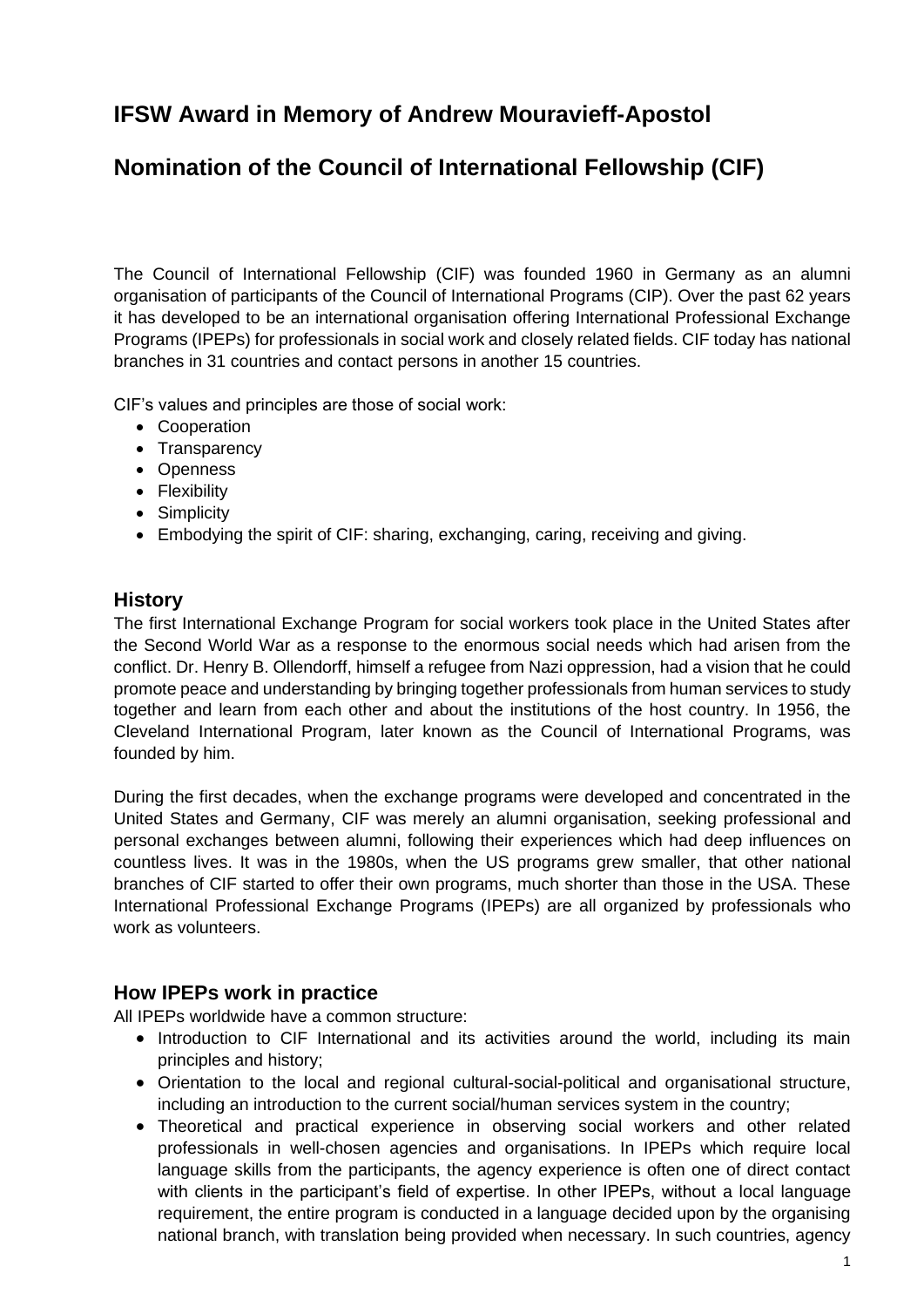visits are an observation and discussion opportunity with the agency personnel, rather than involving participants having direct contact with clients.

- Professional exchange in the IPEP group each participant brings and shares his/her personal expertise and knowledge. They therefore need a minimum of two years of professional experience before participating in such a program. This becomes a unique time in their life for practitioners, highly individualized and often with lasting relationships being formed.
- Participants live for the most part with host families and participate in organised social and cultural events.
- There is a lot of enterprise and activity, flexibility and will for personal development behind each participant.

There is of course a lot of local enterprise and activity behind these IPEPs, organized by national branches in English, French or Spanish. There is also a lot of activity behind the international components of the organisation:

- organizing international annual meetings and bi-annual professional conferences for international exchange, further development of the programs and responding to other current questions in social work,
- developing common standards across the different national branches and their IPEPs,
- enabling individuals to form a national branch,
- producing World News, the magazine of CIF International, and so on.

## **Further development**

While the programs in the United States (CIP) were frequented over the years by more than ten thousand professionals, the IPEPs of CIF had so far around 1'500 participants. Between 2015 and 2019 the numbers of participants were around 70 per year. Around half of them came from countries in Africa, Asia, Near East, Eastern Europe, the other half from Western European countries. Particularly for professionals from countries in difficult economic situations CIF provides an opportunity to get to know another culture, other professional methods.

For almost all of them participation in an IPEP is a professionally as well as personally a very good experience. One example, a social worker from Romania: *"For me this exchange of experience has been very beneficial for my personal development and I hope I can put much of what I have seen here at work. I go home happy, thanks, with lots of information, but also with new targets."*

From 2020 until 2022 the situation was particularly demanding due to the pandemic. Two national branches (Austria and Finland) developed virtual IPEPs in 2021, which were felt to be quite successful, but not providing the same as a face-to-face experience. It is only in 2022 that 10 different IPEPs are being offered again. Changes will follow, beginning with the kind of preparation for an IPEP, including virtual elements within IPEPs, and exchanges after the IPEP has taken place. In the context of less travelling, experiences of exchange become even more important. CIF has a longstanding experience of international exchange, done in practice and partially evaluated by research. To understand each other, and to support peace by in-depth exchanges in relation to social work, are more important activities than ever.